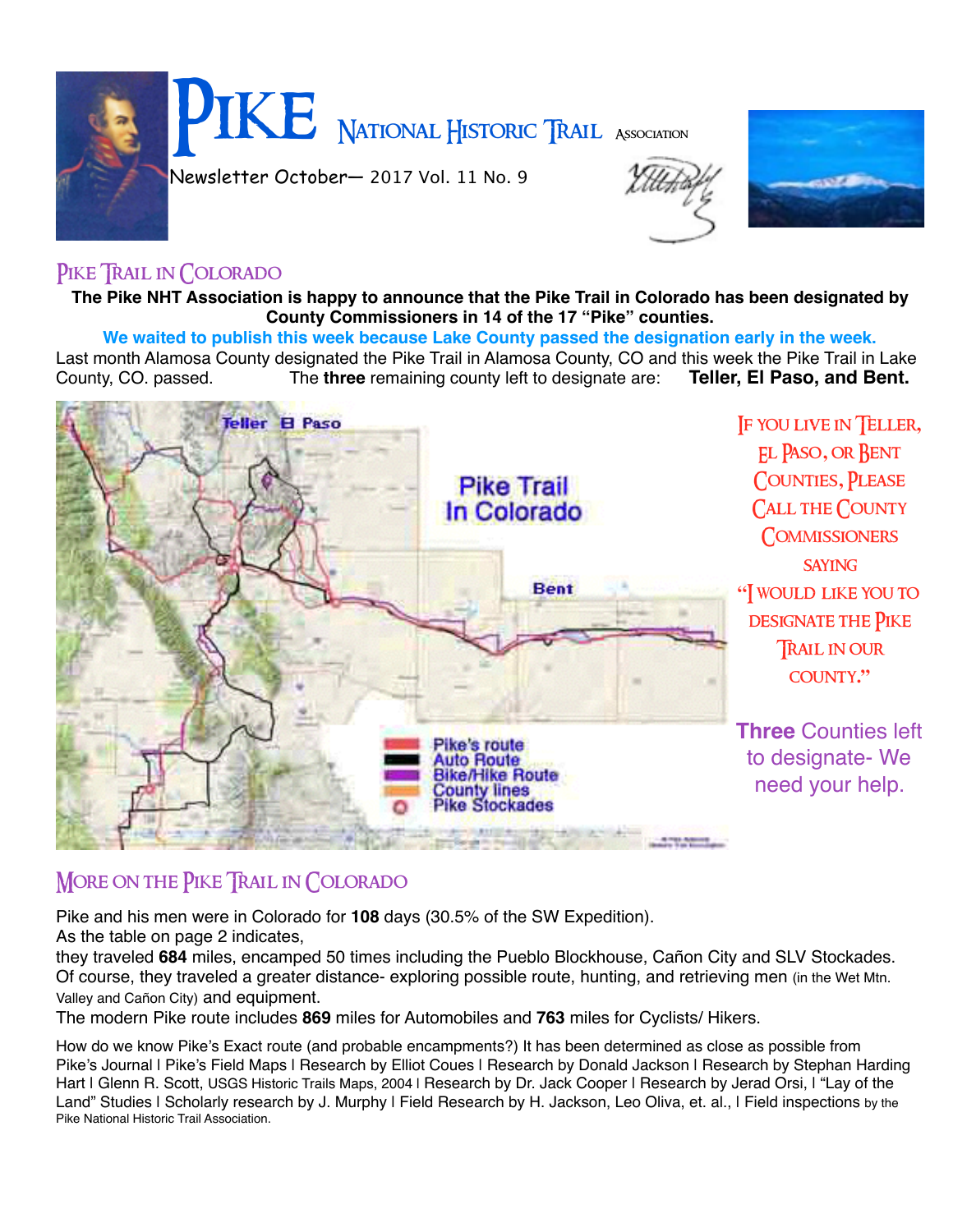# PIKE NATIONAL HISTORIC TRAIL ASSOCIATION NEWSLETTER OCt. 2017 PAGE 2

## More on the Pike Trail in Colorado continued

The Routes (Auto and Bike/Hike) for the Pike Trail in Colorado are the result of planning of the **"Pike" County**

|                                                           |                                         |                                                             |                               |                                                                     |                                |                                            | (today's Colorado                                                                                                                                                                                                                                                                              |
|-----------------------------------------------------------|-----------------------------------------|-------------------------------------------------------------|-------------------------------|---------------------------------------------------------------------|--------------------------------|--------------------------------------------|------------------------------------------------------------------------------------------------------------------------------------------------------------------------------------------------------------------------------------------------------------------------------------------------|
| Counties                                                  | <b>Total Pike</b><br>miles in<br>County | <b>Pike Dates</b>                                           | Pike # of<br>Encamp-<br>ments | Notable occurrences                                                 | Auto<br>Route:<br><b>Miles</b> | <b>Bike/Hike</b><br>Route:<br><b>Miles</b> | counties Pike traversed)<br>Governments (listed to<br>the left) and the Pike                                                                                                                                                                                                                   |
| 1 Prowers                                                 | 39.9                                    | Nov. 11 Nov. 14                                             | 3                             |                                                                     | 40.6                           | 43.9                                       | <b>National Historic Trail</b><br>Association. The law                                                                                                                                                                                                                                         |
| 2. Bent                                                   | 37.7                                    | Nov. 14 Nov. 16                                             | 3                             |                                                                     | 46.3                           | 41.6                                       | requires that these                                                                                                                                                                                                                                                                            |
| 3. Otero                                                  | 39.1                                    | Nov. 16- Nov. 21                                            | $\overline{2}$                |                                                                     | 39.3                           | 31.2                                       | routes "CONSIST OF<br>PUBLIC ROADS THAT<br><b>FOLLOW AS CLOSELY</b><br><b>AS POSSIBLE THE</b><br><b>ORIGINAL TRAILS OR</b><br><b>ROUTES OF TRAVEL</b><br>OF NATIONAL<br><b>HISTORIC</b><br>SIGNIFICANCE." Care<br>has been given to avoid<br>placing our routes upon<br>Pike's route, so as to |
| 4. Crowley                                                | 0                                       | None                                                        | 0                             |                                                                     | 0                              | 21.1                                       |                                                                                                                                                                                                                                                                                                |
| 5. Pueblo (with<br>attempt)                               | 101.2                                   | Pike+: Nov. 22-25<br>Nov. 29-Dec 2<br>Men: Nov. 21- Dec. 1  | $\overline{4}$                | Pueblo Breastwork<br>11/23-29                                       | 55.9                           | 55.2                                       |                                                                                                                                                                                                                                                                                                |
| 6. El Paso                                                | 55.2                                    | Pike + Robinson, Miller,<br>Brown: Nov. 25, Nov.<br>27 & 28 | 3                             | Attempt to climb<br>11/25, 11/27, 11/28                             | 58.4                           | 31.6                                       |                                                                                                                                                                                                                                                                                                |
| 7. Teller                                                 | 19.7                                    | Nov. 26 & 27<br>Partial days<br>Dec. 12 (Partial)           | $\mathbf{1}$                  | Attempt to climb<br>11/26, (11/27)                                  | 58.5                           | 47.28                                      |                                                                                                                                                                                                                                                                                                |
| 8. Fremont                                                | 104.4                                   | Dec. 2 to 11<br>Dec. 26 to Jan. 15                          | 12                            | Cañon City Stockade<br>12/5-9/1806<br>1/1-14/1807<br>Decisions made | 146.1                          | 177.9                                      | preserve the integrity of<br>his route.<br>All routes have been<br>Field checked for                                                                                                                                                                                                           |
| 9. Park                                                   | 59.1                                    | Jan. 12 to 17                                               | 6                             |                                                                     | 71.3                           | 62.9                                       | compliance, public<br>concerns, land owners                                                                                                                                                                                                                                                    |
| 10. Chaffee                                               | 88                                      | Pike+: Dec. 18 to 20<br>Dec. 23 to 26<br>Men: Dec. 18 to 26 | 5                             |                                                                     | 62.5                           | 61                                         | rights, safety of the Hike/<br>Bike route, etc.                                                                                                                                                                                                                                                |
| 11. Lake                                                  | 25.2                                    | Pike + Mountjoy, Miller:<br>Dec. 21 & 22                    | $\mathbf{1}$                  |                                                                     | 16.4                           | 22.7                                       | Likely towns on or near<br>routes (for probable                                                                                                                                                                                                                                                |
| 12. Custer                                                | 31.9                                    | Jan. 16 - 23                                                | 4                             | Frozen feet<br>leave 3 behind                                       | 48.6                           | 35.6                                       | lodging, restaurants,<br>grocery, fuel, etc.) (in the                                                                                                                                                                                                                                          |
| 13. Huerfano                                              | 10.3                                    | Jan. 24-27                                                  | 2a                            | Cross Sangre de<br>Cristo Mtns. into<br>Spanish territory 1/27      | 61.2                           | 10.3                                       | direction of Pike's route<br>from eastern CO):<br>(Not all these towns have<br>all these services.)                                                                                                                                                                                            |
| 14. Saquache                                              | 5.85                                    | Jan. 27 & 28                                                | 2 <sub>b</sub>                | Sand Dunes                                                          | 5.85                           | 5.85                                       | Holly, Lamar, Las Animas,                                                                                                                                                                                                                                                                      |
| 15. Alamosa                                               | 32.8                                    | Jan. 29 & 30                                                | $\overline{\mathbf{c}}$       |                                                                     | 45.1                           | 48.2                                       | La Junta, Swink, Rocky<br>Ford, Manzanola, Fowler,                                                                                                                                                                                                                                             |
| 16. Costilla                                              | 2.7                                     | Jan. 31                                                     | 0                             |                                                                     | 65.3                           | 19                                         | Boone, Pueblo, Colorado<br>Springs, Pueblo West,                                                                                                                                                                                                                                               |
| 17. Conejos                                               | 31                                      | Jan. 31 to Feb. 28                                          | $\overline{\mathbf{c}}$       | San Luis Valley<br>Stockade 1/31-2/26<br>Capture                    | 47.6                           | 47.6                                       | Penrose, Florence, Cañon<br>City, Hartsel, Fairplay,<br>Johnson Village, Buena                                                                                                                                                                                                                 |
| <b>TOTALS</b>                                             | 684                                     |                                                             | 50                            |                                                                     | 869                            | 763                                        | Vista, Leadville, Salida,<br>Westcliffe/Silver Cliff,                                                                                                                                                                                                                                          |
| a - (one shared with Saguache) Medano Pass on County line |                                         |                                                             |                               |                                                                     |                                |                                            | Alamosa, San Luis,<br>Anronito                                                                                                                                                                                                                                                                 |
|                                                           |                                         | b - (one shared with Huerfano) Medano Pass on County line   |                               |                                                                     |                                |                                            |                                                                                                                                                                                                                                                                                                |

**On the trip to Pikes Peak**: Colorado Springs, Manitou Springs, Green Mtn. Falls, Woodland Park, Divide, Cripple Creek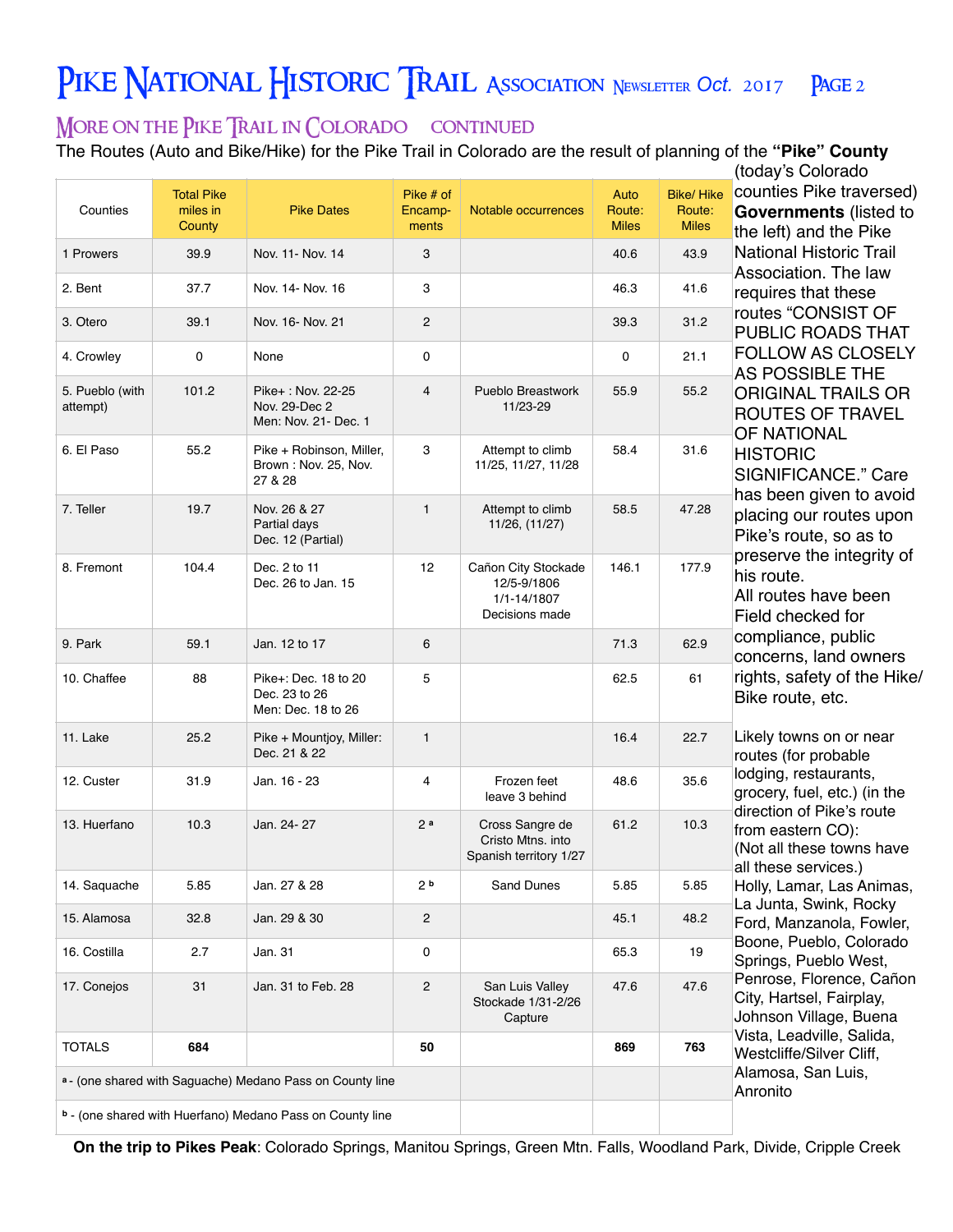## PIKE NATIONAL HISTORIC TRAIL ASSOCIATION NEWSLETTER Oct. 2017 PAGE 3

**Great Christmas Gifts and you are supporting the Association**

A note**-** The Posters of these paintings **- \$**34**.**95 each **+** sh

-A Small Blue Cloud -"A New Animal" Bighorn -Climbing Up Pike's Gulch- Royal Gorge, Colorado -Up Out of the Gorge -Greetings from New Spain Conejos Stockade -Glory, Battle at York -General Zebulon Montgomery Pike Age 33 -The Young General and

-Pike's Christmas 1806

(featured in previous Newsletters)

## **DISNEY ARTIST COMPLETES** 10**+** paintings in our Pike **SERIES**

| Original oil:                                     | \$5995 framed. |         |
|---------------------------------------------------|----------------|---------|
| 24x36" LE framed giclee' canvas print:            |                | \$595   |
| 20x30" LE framed giclee' canvas print:            |                | \$455   |
| 16"x20" Poster " open edition unframed (pictured) |                | \$24.95 |

#### Ordering-

By mail: -Ed French- PO Box 300 Cotopaxi, CO 81223 **or** -*Pike National Historic Trail Association 10060 Blue Sky Trail Conifer, CO 80433*  **or** *-by phone 303-912-9939* **or** *email:* [harv.pike@gmail.com](mailto:harv.pike@gmail.com)

*plus Modest Shipping cost Sales tax (4.5%) added if ordered in Colorado © 2017 Ed French Artist LLC/ Pike National Historic Trail Association*